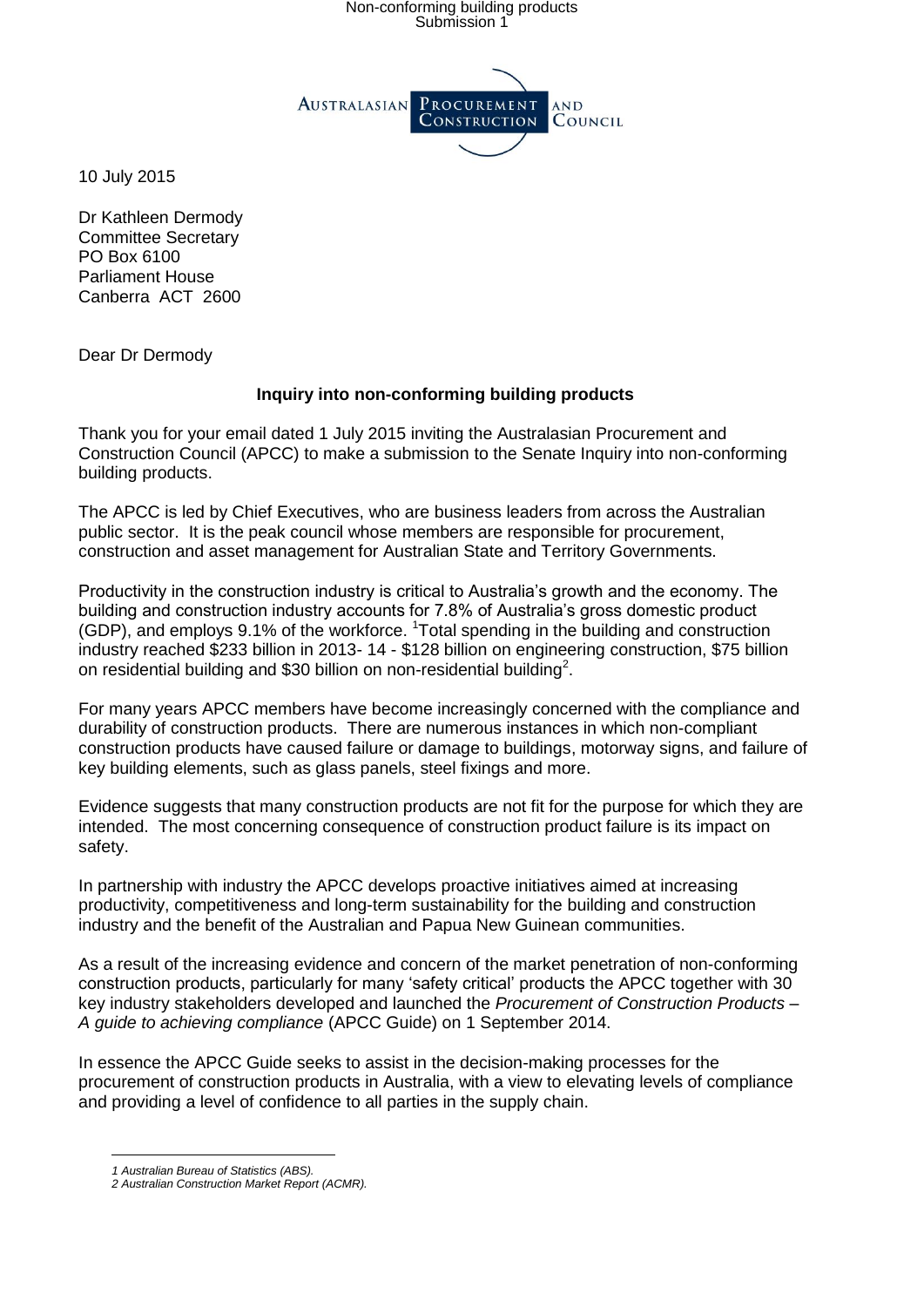## Non-conforming building products Submission 1



The APCC Guide also reduces confusion and provides greater clarity for all stakeholders involved with the building and construction industry.

The APCC recommends that the APCC Guide be widely promoted to educate and reduce confusion amongst stakeholders about the responsibilities of regulators and insufficient knowledge of the conformance framework. The APCC Guide can be downloaded from: [www.apcc.gov.au](http://www.apcc.gov.au/)

In addition to the development and promulgation of the APCC Guide, the APCC has been a member of the Construction Product Alliance (CPA) Steering Committee since its inception in 2013.

The CPA is a group of public and private organisations and industry bodies that promote awareness and identify options for addressing issues relating to the impact of non-conforming building products and in so doing improve the safety, quality and long term sustainability of buildings and other structures.

In its work to date, the CPA has focused its attention on the development of a holistic approach to addressing pressure points where regulatory, administrative or operational systems may need review and improvement.

The CPA has identified eight activities that are designed to operate as an Action Plan to assist industry and government to undertake the necessary actions to address the non-conforming product issue.

The eight activities are as follows:

- **1.** Establish a taskforce comprised of key industry stakeholders and state and federal government agencies with a charter to develop a strategic plan which incorporates short, medium and long term responses to the issue of non-conforming products (NCP).
- **2.** Increase industry and public awareness by establishing a national portal for available industry and public information.
- **3.** Increase stakeholder awareness of third party certification schemes as a tool for achieving product compliance.
- **4.** Develop and operate a pilot to determine the feasibility of establishing a building products register for compliant product.
- **5.** Request the Australian Building Codes Board (ABCB) to:
	- Undertake a review of the current evidence of suitability criteria in the National Construction Code (NCC)
	- Develop and publish guidance material in the form of a handbook regarding the use of risk-based assessments to determine the appropriate evidence of suitability under the NCC
- **6.** Evaluate the feasibility of building legislation being enforced at point of sale
- **7.** State building authorities to review surveillance and audit activities and implement stronger penalty regimes to improve effectiveness in achieving compliance with the National Construction Code (NCC).
- **8.** Assess the feasibility of establishing a confidential reporting system to facilitate the reporting of NCP.